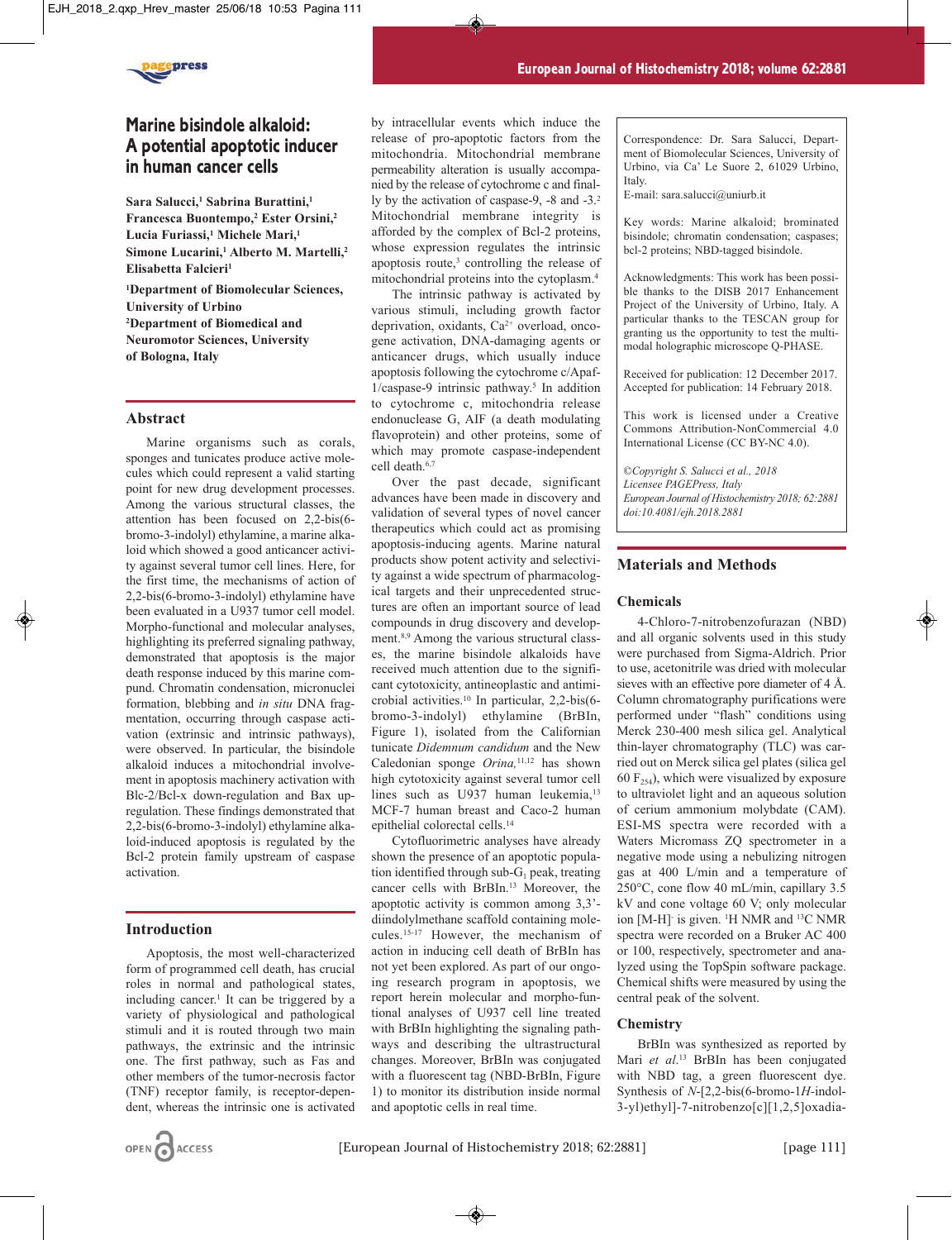zol-4-amine (NBD-BrBIn).

A solution of 4-chloro-7-nitrobenzofurazan (42 mg, 0.21 mmol, 1 eq.) in dry acetonitrile (4.2 mL) was added dropwise to a mixture of BrBIn (99 mg, 0.23 mmol, 1.1 eq.) and  $Na_2CO_3$  (134 mg, 1.26 mmol, 6 eq.) in dry acetonitrile (10.5 mL, 0.016 M) under nitrogen atmosphere. The mixture was stirred at room temperature for 24 h. The solvent was removed under reduced pressure and the residue was dissolved in 50 mL of dichloromethane. The organic solution was washed with 20 mL of NaHCO<sub>3</sub> saturated solution and 20 mL of brine. The organic phase was dried over  $Na<sub>2</sub>SO<sub>4</sub>$  and the solvent was removed under reduced pressure. The residue was purified by flash chromatography on silica gel (cyclohexane / ethyl acetate, 7:3) to give NBD-BrBIn as a red solid (105 mg, 0.18 mmol, 84% yield). Melting point =  $179-181^{\circ}$ C. TLC: Rf = 0.70 (dichloromethane / methanol / trimethylamine, 90:9:1). MS (ESI): m/z (%) 593 (50), 595 (100), 597 (50) [M-H]- . 1 H NMR  $(DMSO-d<sub>6</sub>, 293 K) \delta = 4.22$  (d, 2H,  $J = 6.0$ ) Hz, CHC*H*<sub>2</sub>NHR), 4.98 (dd, 1H,  $J_1 = J_2$  = 6.0 Hz, CHCH<sub>2</sub>NHR), 6.40 (d, 1H,  $J = 9.0$ ) Hz, ArH2 ), 6.97 (d, 2H, *J* = 8.5 Hz, ArH5), 7.36 (d, 2H,  $J = 8.5$  Hz, ArH<sup>4</sup>), 7.43 (s, 2H, ArH<sup>2</sup>), 7.49 (s, 2H, ArH<sub>7</sub>), 8.40 (d, 1H,  $J =$ 9.0 Hz, ArH<sup>3</sup>), 9.55 (s, 1H, CHCH<sub>2</sub>NHR), 11.07 (s, 2H, NH). <sup>13</sup>C NMR (DMSO- $d_6$ , 293 K)  $\delta$  = 33.0, 48.5, 99.9, 114.2, 114.4, 116.0, 120.9, 120.9, 121.6, 124.4, 126.0, 137.7, 138.1 144.5, 144.8, 145.5, 170.8 ppm.

# **Cell culture**

U937 human myelomonocytic lymphoma cell line, grown in RPMI 1640 (25 cm2 flasks for electron microscopy and western blotting; multiwall with 6 well for confocal microscopy) and supplemented with 10% heat-inactivated fetal bovine serum, 2 mM glutamine, 1% antibiotics, was maintained at 37°C in humidified air with  $5\%$  CO<sub>2</sub><sup>18</sup> and cell behavior was monitored with the Inverted Microscopy (IM; Eclipse TE2000-S Nikon; objective 10x).

#### **Apoptosis induction**

For the induction of apoptosis, cells (seeded at  $1x10^6$  cells/mL) were exposed to BrBIn at various concentrations (5 µM, 7.5)  $\mu$ M, 10  $\mu$ M) for 24 h. Trypan blue (TB) exclusion assay<sup>19</sup> has been used to evaluate living and dead cells in control condition and in treated samples. For this analysis, the Neubauer chamber has been used.

#### **Transmission electron microscopy**

U937 pellets were immediately fixed in 2.5% glutaraldehyde in 0.1 M in phosphate buffer and then post-fixed in  $1\%$  OsO<sub>4</sub> in the same buffer, dehydrated with ethanol and embedded in araldite as described in Salucci *et al*. <sup>20</sup> For ultrastructural analysis, thin sections, collected on nickel grids and stained with uranyl acetate and lead citrate, were observed with an electron microscope (Philips CM10, 80KV, FEI Italia Srl, Milan, Italy).

#### **Confocal laser scanning microscopy**

# *TUNEL*

Control and treated cells were fixed with 4% paraformaldehyde in phosphate buffer saline (PBS) pH 7.4 for 30 min, then deposited on poly-lysinated coverslips in Petri dishes overnight at 4°C. After PBS washing, samples were permeabilized with a 2:1 mixture of ethanol and acetic acid for 5 min at -20°C.<sup>21</sup> For the TUNEL technique, all reagents were part of the Apoptag Plus kit (D.B.A., Oncor, Dallas, TX, USA) and procedures were carried out according to the manufacturer's instructions and as described in Salucci *et al*. <sup>20</sup> Finally, slides were mounted with an antifading medium.<sup>22</sup> Specimens were observed with a Leica TCS-SP5 confocal laser scanning microscope (CLSM) connected to a DMI 6000 CS inverted microscope (Leica Microsystems CMS GmbH, Mannheim, Germany); excitation was at 488 nm and emission signals were detected at 517 nm.

#### **Mitochondrial behavior**

To monitor mitochondrial behavior, fresh cells were treated with 10-nonyl acridine orange (NAO) and JC1 probe for evaluating mitochondria membrane integrity and potential membrane functionality, respectively. In particular, NAO binds cardiolipin, a phospholipid located in the inner mitochondrial membrane permitting to identify peroxidation events. Fresh cells were exposed to 50 nM NAO for 10 min at room temperature or to JC1 for 20 min at 37°C.23 Samples were observed through a Leica TCS-SP5 Confocal connected to a DMI 6000 CS Inverted Microscope (Leica Microsystems CMS GmbH; objectives 40x and 60x); excitation was at 488nm (FITC and NAO); emission signals were detected at 519 nm (NAO) or 525 nm (JC1). CLSM images are presented as single-plane images or Z-stack projections.24

# **Quantitative phase imaging (Q-PHASE)**

Multimodal holographic microscope Q-PHASE (Tescan, Brno, Czech Republic) permits to observe live and fixed cells without any additional staining.25,26 It is based on a robust inverted transmission microscope platform. The whole system is situated in a microscope incubator and includes multiple imaging modes with fully integrated fluorescence module, simulated DIC (differential interference contrast) and brightfield imaging options. Cells were seeded  $(1x10<sup>5</sup>)$ cells/200 µL) and grown in Flow chambers -Slide I Lauer Family (Ibidi, Martinsried, Germany). Holograms were captured by a CCD camera (XIMEA MR4021 MC-VELETA). The entire image reconstruction and image processing were performed in Q-PHASE control software. Quantitative phase images are shown in grayscale with units of  $pg/\mu m^2$  that were recalculated from original radians. Nikon Plan 10×/0.3 and Nikon PlanFluor 20×/0.5 objectives were used for both holographic and fluorescence observations useful to monitor drug behavior after its administration in cells. In this case, compound BrBIn has been conjugated with a fluorescent chemical group becoming the compound NBD-BrBIn (Figure 1). After several experiments on cell viability (*data not shown*), a 40 µM dose of NBD-BrBIn**,** able to induce a significant apoptosis rate, has been chosen. Therefore, cells have been treated with 40 µM of NBD-BrBIn and drug behavior has been monitored *in vivo* to evaluate its distribution in cells after 1 h and 24 h. Cells were collected and fixed with 4% paraformaldehyde and, after PBS washing, they were stained with 3 µL/mL nuclear probe DAPI for 2 min and analyzed through Q-PHASE microscope.

#### **Western blotting**

Western blot analyses were performed as previously detailed.27 Cells were lysed using the M-PER Mammalian Protein Extraction Reagent, supplemented with the Protease and Phosphatase Inhibitor Cocktail (Thermo Fisher Scientific Inc., Rockford, IL, USA). Gradient gels (4% - 20% acrylamide) were used. Analysis with an antibody to β-actin documented equal protein loading. All the primary and secondary antibodies were from Cell Signaling Technology (Danvers, MA, USA). Proteins were detected using the Amersham ECL Prime Western Blotting Detection Reagent (GE Healthcare, Little Chalfont, UK), the ChemiDoc-It2 Imaging System and the VisionWorksLS Software for camera control setting and image capture (UVP, LLC, Upland, CA, USA).

# **Results**

The effect of BrBIn has been evaluated at different concentrations (5 µM, 7.5 µM,  $10 \mu M$ ) after 24 h from the administration. Evaluating cell viability with TB, compound BrBIn is able to reduce cell viability showing a dose dependent effect (Figure 2A). To identify whether the type of death induced by bis-indole alkaloid was apoptot-





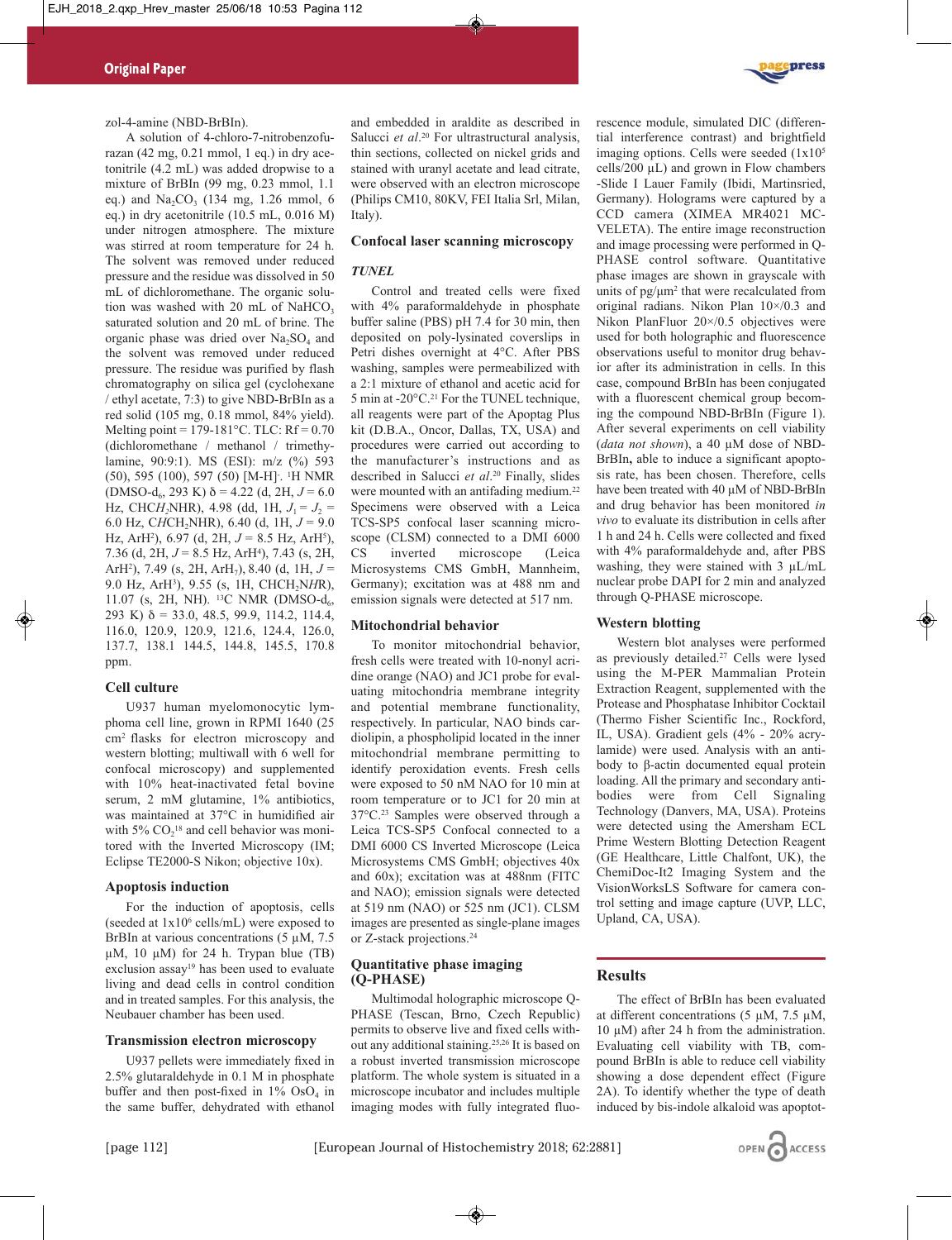

ic or necrotic, samples have been processed for ultrastructural analyses (Figure 2). Morphological observations showed preserved nuclei and cytoplasmic organelles (Figure 2B) in untreated samples. When cells were exposed to 5 µM drug concentration, a negligible number of apoptotic cells could be detected (Figure 2C), while the other ones presented a diffuse cytoplasmic vacuolization similar to autophagic complexes (Figure 2D). Typical apoptotic markers, such as cell shrinkage, cytoplasmic vacuolization, mitochondria alterations, chromatin condensation, micronuclei and secondary necrosis could be observed by increasing drug concentration to 7.5 µM (Figure 2E-H). Exposing cells to 10 µM concentration, cells are almost necrotic (Figure 2I), for this reason the 10  $\mu$ M dosage has not considered for the further experiments.

TUNEL reaction reveals no *in situ* DNA fragmentation in control condition (Figure 3A). Cells exposed to 5 µM alkaloid dose showed few TUNEL positive nuclei (Figure 3B) and their number thereby increases after 7.5 µM drug treatment (Figure 3 C-E). In this experimental condition fluorescent staining appeared localized in the cupshaped masses (Figure 3D) and on micronuclei (Figure 3 C, E).

Western blotting showed the alkaloid ability to induce apoptotic cell death by caspase dependent mechanisms (Figure 3F). In particular, at 5 µM dose no caspase activation can be observed but only a minimal increase of cleaved caspase-8. On the other hand, after 7.5  $\mu$ M drug exposure, caspase-8 and -9 appeared cleaved, demonstrating the involvement of both extrinsic and intrinsic pathways, also confirmed by the caspase-3 activation which is, as known, the executive enzyme of apoptosis. Caspase-mediated apoptotic cell death is supported by the cleavage of several key proteins required for cellular functioning and survival.28 PARP-1 is one of the well known cellular substrates of caspases and its cleavage by caspases is considered a hallmark of apoptosis.29 In addition, a higher expression of cleaved PARP assured that the apoptosis involved internucleosomal DNA fragmentation,<sup>30</sup> and this is the case of our samples exposed to 7.5 µM alkaloid dose (Figure 3F).

Since ultrastructural analyses revealed a diffuse mitochondria damage after alkaloid treatments, the mitochondrial behavior has been also investigated at CLSM through specific fluorescent probes to monitor cardiolipin state and mitochondrial membrane potential preservation. Differently from control cells (Figure 4 A,B), the treatedones presented mitochondria with structural and functional changes, as observed after NAO (Figure 4 C,E) and JC-1 (Figure 4 D,F) staining, resulting more evident after 7.5 µM exposure (Figure 4 E,F). Thus, mitochondrial pathway involvement, furtherly demonstrated by peroxidation events and mitochondrial membrane potential alterations, suggests an important role of this organelle in our model too. In addition, since Bax/Bcl-2 modulation is proceeded by the collapse of mitochondrial membrane potential, which could be associated with the initiation of caspase cascade leading to cell death,<sup>31</sup> molecular analyses have been carried out to evaluate the involvement of Bcl-2 protein family. In this study, western



**Figure 1. Chemical structure of BrBIn and NBD-BrBIn.** 



**Figure 2. TB exclusion assay (A) reveals a cell viability reduction after drug administration. Data are from three separate experiments and furnished as mean +/- standard deviation. TEM micrographs of U937 cells in control condition (B) and after 5 µM (C, D) or 7.5 µM (E-H) or 10 µM (I) alkaloid exposure. In B, a preserved morphology appears. After treatments autophagic structures (D, white arrows), apoptotic cells with condensed chromatin (C, E, F, H, black arrows) and empty mitochondria (G, asterisks) can be observed. In I, a necrotic cell is visible. Scale bars: B,D,F,I) 1 µm; C,E) 2 µm; G,H) 0.5 µm.**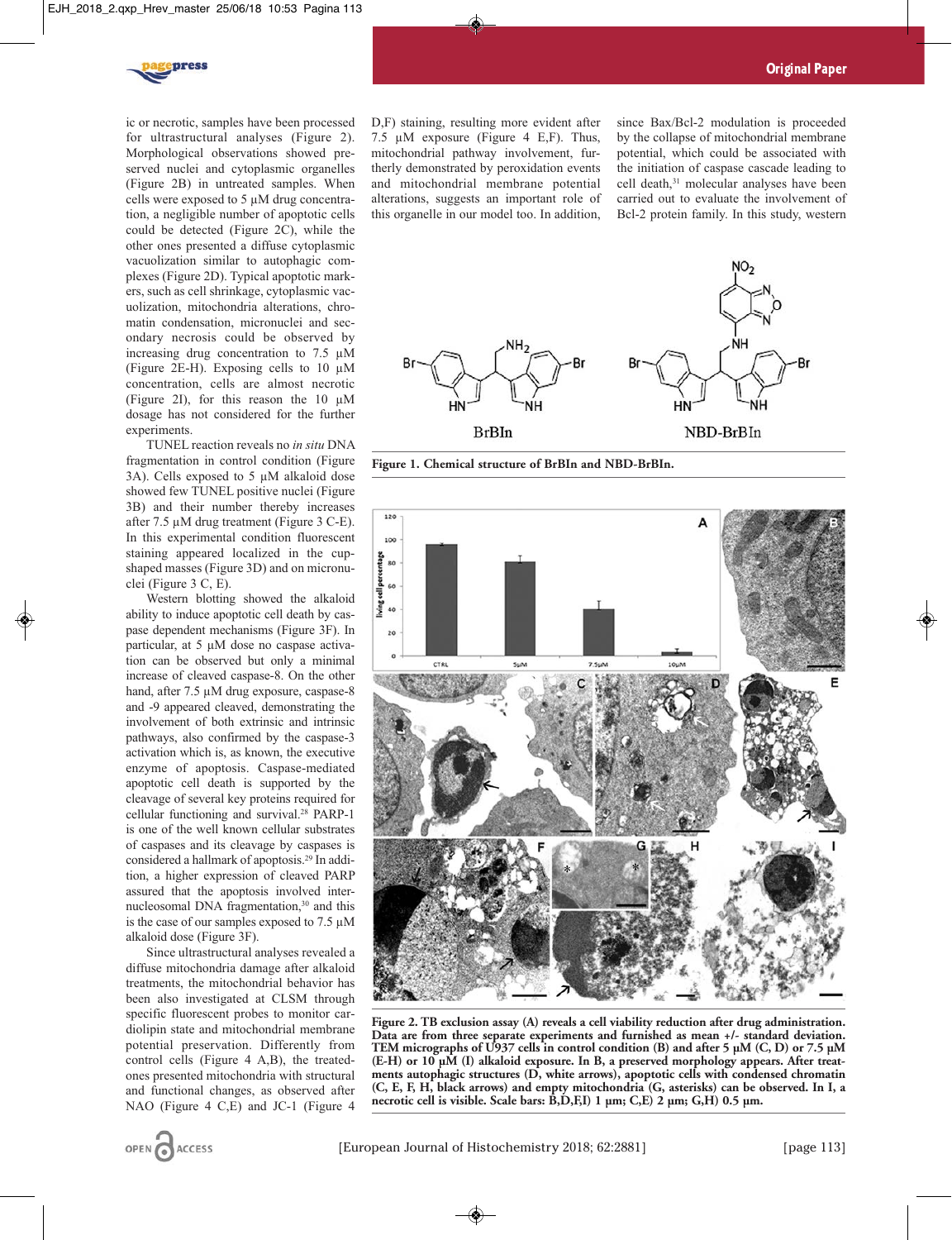

blotting revealed Bax up-regulation and Bcl-2 and Bcl-xL down-regulation (Figure 4F), a condition favorable to apoptotic signal transduction mechanism.

Finally, BrBIn has been conjugated with a green fluorescent dye, obtaining the NBD-BrBIn compound (Figure 1). Several analyses on cell viability (*data not shown*) evidenced that the fluorescent chemical group added to the alkyl-amino side chain of BrBIn thereby reduced the cytotoxic activity of bis- indole alkaloid. So, NBD-BrBIn must be used at 40 µM dosage to obtain a considerable apoptotic effect.

Q-PHASE instrument has been useful to investigate how the fluorescent drug interacts with normal or apoptotic cells using hologram and fluorescence modality contemporary. This technique permits to detect, also without staining, the morphological apoptotic patterns. So, as shown in Figure 5, at the beginning the compound diffuses through the cytoplasm in the presence of intact and well preserved nuclei observable with DAPI staining (Figure 5 A,B). After 24 h, a conspicuous number of cells presented apoptotic features. In these cells, NBD-BrBIn forms the punctate dots inside the cytoplasm demonstrating that its action site for apoptosis induction is not the nucleus (Figure 5 C,D) but it could colocalize with cytoplasmic organelles like mitochondria.

# **Discussion**

In this study, we have evaluated the anti-cancer potential of a marine bisindole alkaloid BrBIn. Previous studies have shown, through cell cycle analysis, the presence of an apoptotic population induced by BrBIn,<sup>13</sup> but the molecular mechanisms underlying the cell death remained unexplored.

Here, for the first time, morpho-functional behavior and molecular mechanisms have been investigated in a human cancer cell line exposed to BrBIn. These findings display the potential role of sponge alkaloid as a possible apoptotic drug, demonstrating its dose dependent effect.

In U937 treated cell line apoptotic features, such as *in situ* DNA fragmentation, chromatin condensation and micronuclei formation, could be observed in the presence of peroxidation event increase and reduction or loss of mitochondrial membrane potential. These morpho-functional results, indirectly evidencing a possible drug interaction with the mitochondrial pathway, demonstrated by cardiolipin oxidation increase which could induce the release of pro-apoptotic proteins.20 In addition, Q-PHASE observations clearly



**Figure 3. Control cells (A) and those exposed to 5 µM (B) or 7.5 µM (C-E) drug concentration after TUNEL reaction, reveal a fluorescent staining localized in micronuclei (arrows). Western blotting analyses (F) of caspase-8, -9, -3 and PARP-1 which appear cleaved after treatments. Scale bars: A,B) 10 µm; C) 5 µm; D,E) 2 µm.** 



**Figure 4. NAO (A,C,E) and JC-1 (B,D,F) fluorescence images of control condition (A,B) and of samples exposed to 5 µM (C,D) or 7.5 µM drug concentration (E,F). NAO fluorescence decreases after treatments (C,E) and JC1 staining (D,F) became green indicating a low mitochondrial potential. Scale bars: 10 µm. Western blotting analyses of Bcl-2 protein family activation (G) evidence an up-regulation of Bcl-xL and Bax after BrBIn exposure.** 

**ACCESS**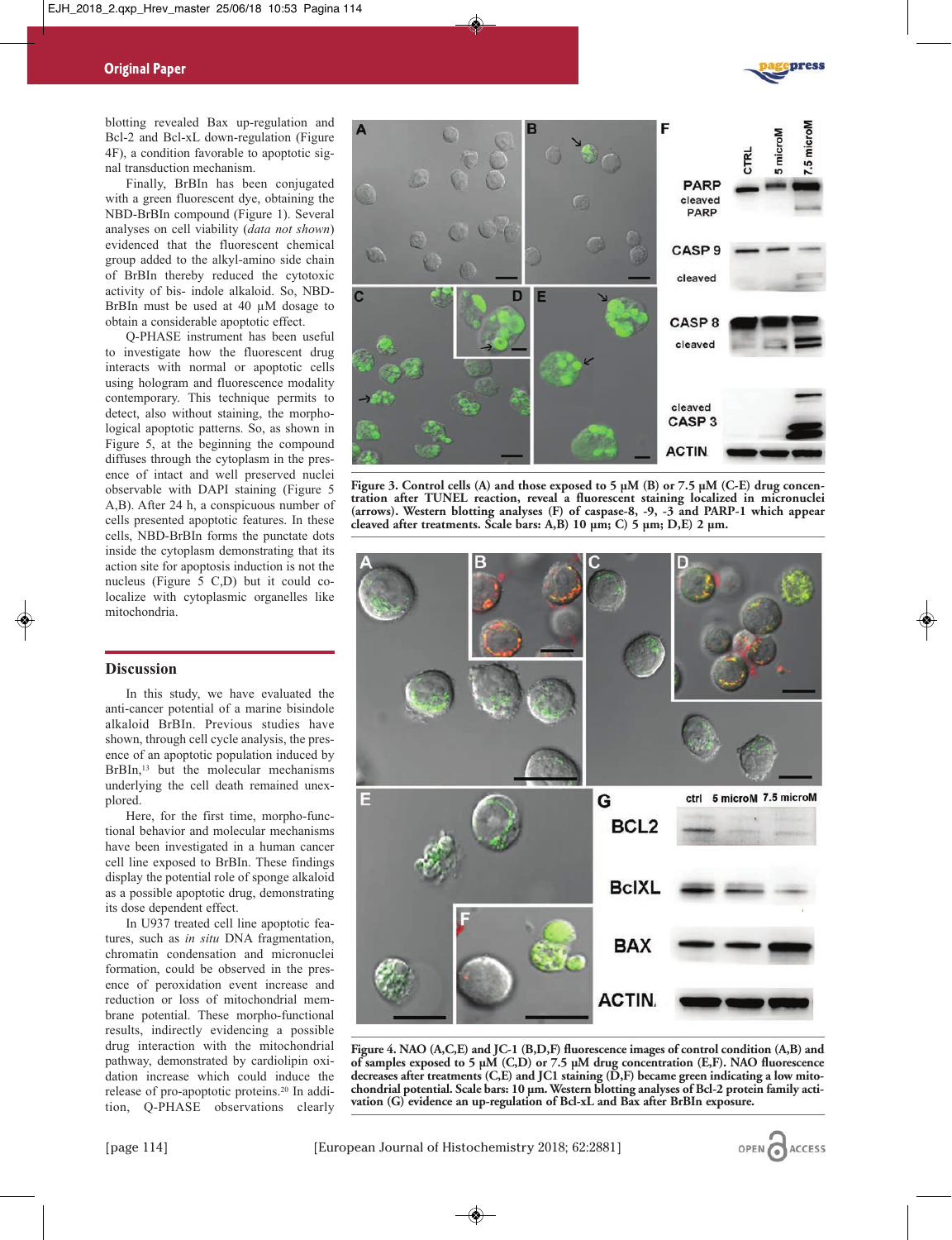



**Figure 5. Q-PHASE micrographs in phase (A,C) and fluorescence modality (B,D). Cells have been treated with fluorescent alkaloid molecule after 1 h (A,B) or 24 h (C,D) and stained with DAPI to monitor nuclear behavior. Apoptotic cells are visible in C and D, where the fluorescent compound is organized in punctate dots (arrows). Scale bars: 10 µm.**

showed that cytoplasm is the site where the alkaloid seems to act and where it aggregates when apoptosis occurs. Western blotting analyses confirmed the mitochondrial involvement revealing the activation of the intrinsic pathway followed by caspase-3 activation and cleavage of PARP-1. Then, our investigations have been focused on Bcl-2 family, well-known apoptosis regulators, which play a primary role in intrinsic apoptosis.32 The ratio between anti- and pro-apoptotic factors influences the occurrence of apoptosis.33 Bcl-2 and Bcl-xL, the anti-apoptotic factors, that block the release of cytochrome c from mitochondria and thus promote cell survival, are inactivated in treated sample. In contrast, Bax, a proapoptotic factor, is up-regulated after alkaloid exposure, assuring its translocation from the cytoplasm to the outer mitochondrial membrane promoting its permeabilization. In addition, caspase-8 up-regulation may activate Bax and induce the release of cytochrome *c* from the mitochondria, causing the cleavage of caspase-9 and contributing to the activation of caspase-3.34 These results suggest that sponge alkaloid BrBIn modulates the ratio between anti-apoptotic and pro-apoptotic factors, in particular by

enhancing Bax expression, promoting U937 apoptotic cell death.

It is known that the success rate of chemotherapy in cancer patients depends upon Bcl-2 and other anti-apoptotic proteins for cell survival: for that reason, molecular therapies which targeted antiapoptotic Bcl-2 protein have shown potential success in killing many types of cancer.35 Moreover, overexpression of Bcl-2 has been shown to inhibit cisplatin-induced cell death in cancer cells.<sup>36</sup> Thus, this sponge alkaloid, which has the ability to suppress anti-apoptotic protein of the Bcl-2 family, may become a promising candidate for cancer treatment.

# **References**

- 1. Salucci S, Burattini S, Falcieri E, Gobbi P. Three-dimensional apoptotic nuclear behavior analyzed by means of Field Emission in Lens Scanning Electron Microscope. Eur J Histochem 2015;59: 539.
- 2. Krishna S, Low ICC, Pervaiz S. Regulation of mitochondrial metabolism: yet another facet in the biology of

the oncoprotein Bcl-2. Biochem J 2011;435:545-51.

- 3. Shamas-Din A, Brahmbhatt H, Leber B, Andrews DW. BH3-only proteins: orchestrators of apoptosis. Biochim Biophys Acta 2011;1813; 508-20.
- 4. Cory S, Adams JM. The Bcl2 family: regulators of the cellular life-or-death switch. Nat Rev Cancer 2002;2:647-56.
- 5. Kaufmann SH, Earnshaw WC. Induction of apoptosis by cancer chemotherapy. Exp Cell Res 2000;256: 42-9.
- 6. Kroemer G, Reed JC. Mitochondrial control of cell death. Nature Med 2000;6:513-9.
- 7. Zheng LC, Yang MD, Kuo CL, Lin CH, Fan MJ, Chou YC, et al. Norcantharidin-induced apoptosis of AGS human gastric cancer cells through reactive oxygen species production, and caspase- and mitochondria-dependent signaling pathways. Anticancer Res 2016;36:6031-42.
- 8. Governatori L, Carlucci G, Genovese S, Mollica A, Epifano F. Recent application of analytical methods to phase I and phase II drugs development: A review. Biomed Chromatogr 2012;26: 283-300.
- 9. Kobayashi J. Search for new bioactive marine natural products and application to drug development. Chem Pharm Bull 2016;64:1079-83.
- 10. Veale CG, Davies-Coleman MT. Marine bi-, bis-, and trisindole alkaloids. The Alkaloids: Chemistry and Biology, Hans-Joachim Knölker, Editor. Elsevier; 2014; p. 1-64.
- 11. Bifulco G, Bruno I, Riccio R, Lavayre J, Bourdy G. Further brominated bisand tris- indole alakaloids from the deep-whater New Caledonian marine sponge. J Nat Prod 1995;58:1254-60.
- 12. Fahy E, Potts BCM, Faulkner DJ, Smith K. 6-bromotryptamine derivatives from the Gulf of California tunicate Didemnum candidum. J Nat Prod 1991; 54:564-9.
- 13. Mari M, Tassoni A, Lucarini S, Fanelli M, Piersanti G, Spadoni G. Brønsted acid catalyzed bisindolization of αamido acetals: Synthesis and anticancer activity of bis(indolyl)ethanamino derivatives. Eur J Org Chem 2014; 2014:3822-30.
- 14. Mantenuto S, Lucarini S, De Santi M, Piersanti G, Brandi G, Favi, G. One-pot synthesis of biheterocycles based on indole and azole scaffolds using tryptamines and 1,2-diaza-1,3-dienes as building blocks. Eur J Org Chem 2016; 2016:3193-9.
- 15. Bhatnagar N, Li X, Chen Y, Zhou X, Garrett SH, Guo B. 3,3'-diindolyl-